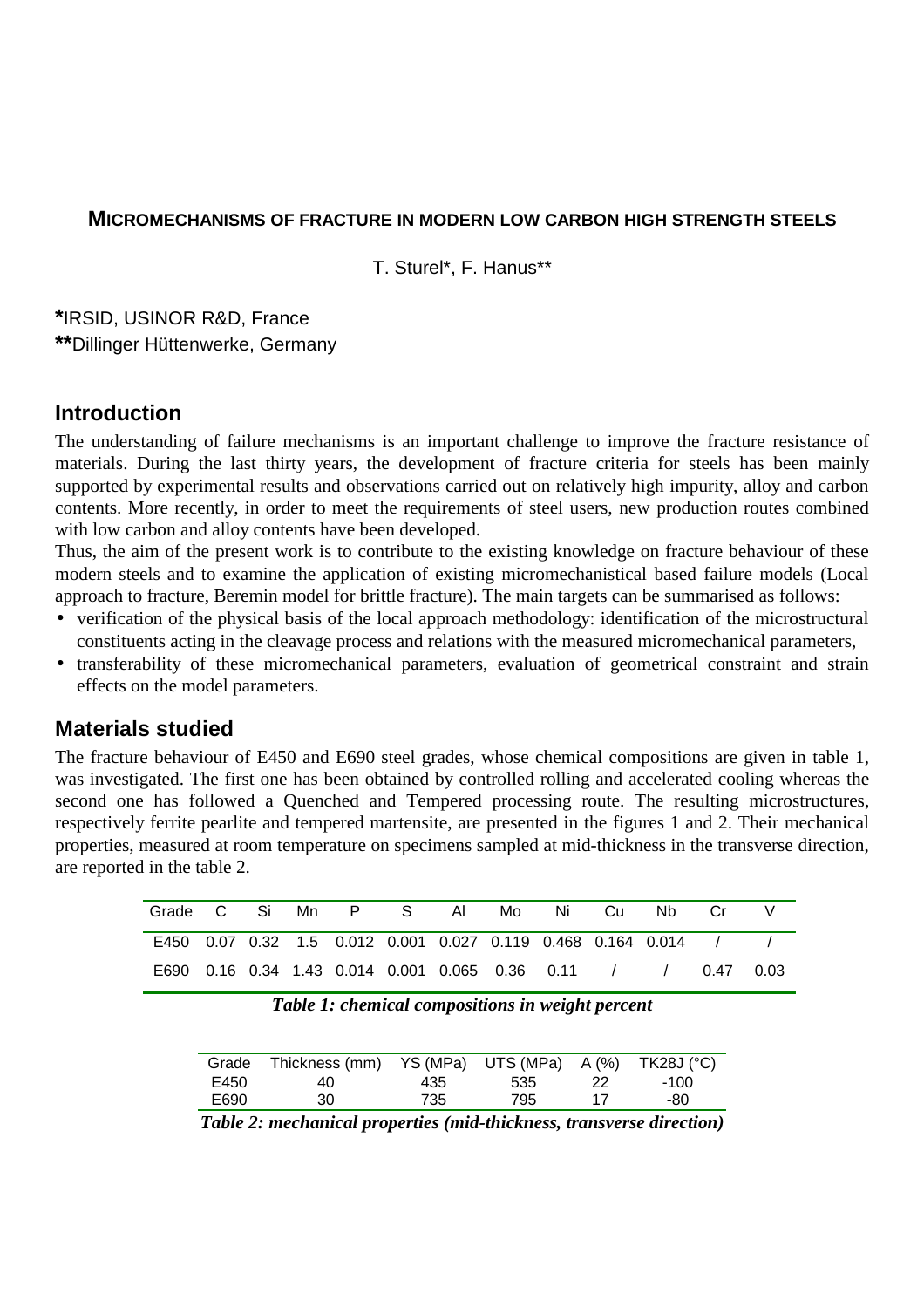

*Figure 1: microstructure of the E450 steel at mid-thickness, transverse direction*



*Figure 2: microstructure of the E690 steel at mid-thickness, transverse direction*

## **Micromechanical model investigated**

The investigations presented in this paper all rely on the cleavage criterion proposed by Beremin [1].

This criterion is based on two main features of the cleavage fracture mechanism in low carbon steels [2]:

- the instability of existing microcracks in the material. This is described by the critical cleavage stress concept. This cleavage stress exhibits a large scatter as well as a scale effect. This is taken into account using a Weibull's statistic,
- the need for plastic deformation for the initiation of microcracks in the material. This is introduced by equating the volume integration used in Weibull's statistic to the plastic zone.

For an homogeneous material, a quantity called "Weibull stress", denoted  $\sigma_w$ , is introduced:

$$
\sigma_{\rm w} = \sqrt{\int_{P.Z.} \sigma_1^{\rm m} \frac{dV}{V_0}} \quad (1)
$$

where *m* is the exponent of Weibull's statistics,  $V_0$  an arbitrary unit volume and  $\sigma_l$  the maximal principal stress.

This quantity is then used to estimate the fracture probability:

$$
P_{f} = 1 - \exp\left(-\left(\frac{\sigma_{w}}{\sigma_{u}}\right)^{m}\right) \quad (2)
$$

where  $P_f$  stands for the fracture probability and  $\sigma_u$  is the critical cleavage stress for the elementary volume *V0*.

To determine the parameters of this model, the usual procedure consists in carrying out tensile tests on round notched specimens at low temperatures where cleavage fracture occurs. Alternative procedure using higher constraint specimens (fracture mechanics specimens) is more and more encountered [3,4]. Usually, it is claimed that this method provides more relevant values of the Beremin parameters as the stress-strain fields are more representative of cracked structure on which will be carried out the fracture predictions. This question of transferability between various specimen types will be treated in the first part of the discussion by comparing the Beremin parameters derived from notched tensile tests to those obtained from fracture mechanics tests (precracked 3 point bend specimen).

These mechanical tests are coupled with metallographic and fractographic examinations in order to verify the matching of the observed fracture mechanisms with the applied micromechanical model. The results of these investigations are presented in a second part of the paper.

Finally, in order to take into account the observed features, an evolution of the model is proposed. Its ability to describe the mains trends regarding test or material parameters is discussed.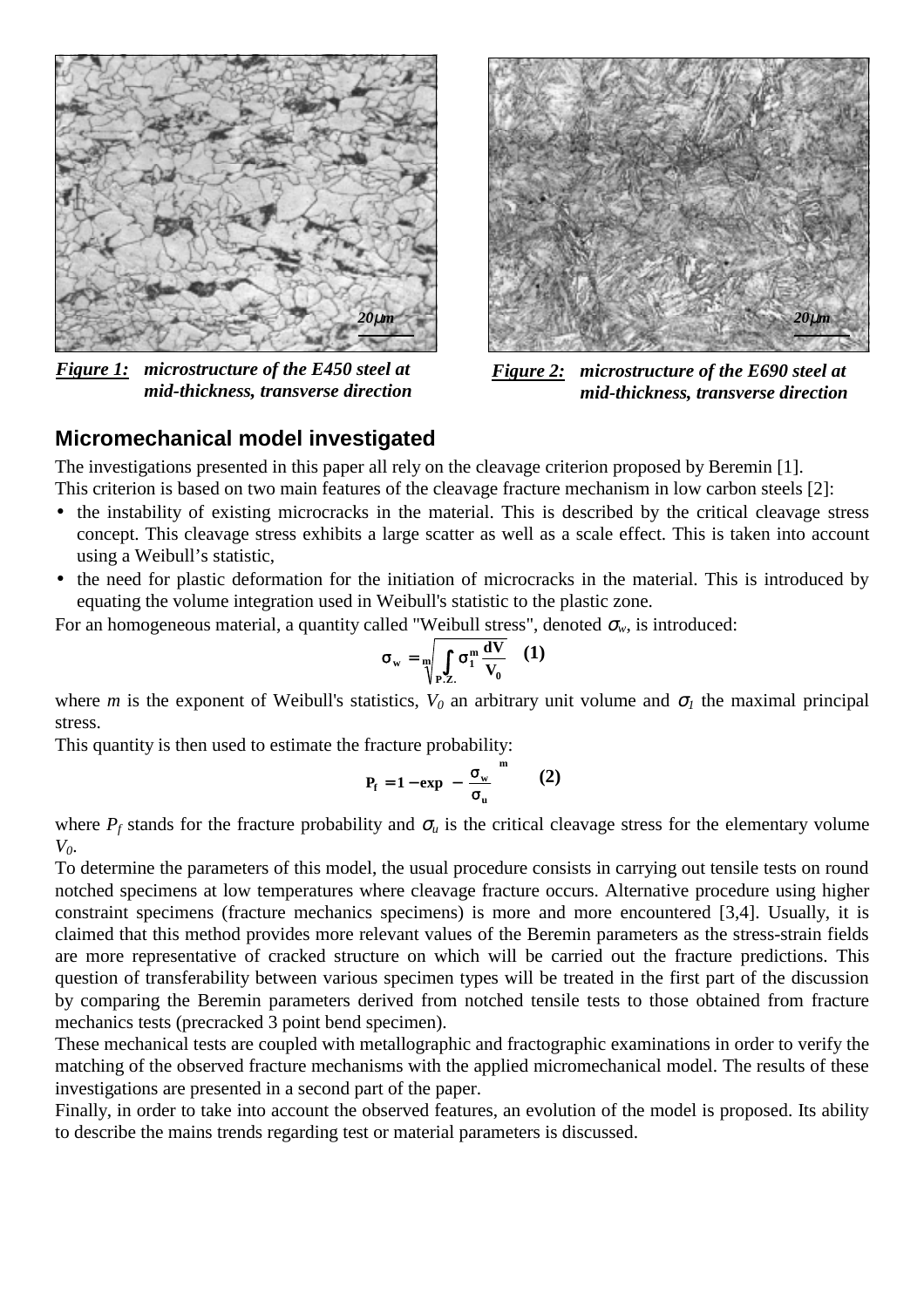# **Mechanical tests**

Tensile round notched (radii of 2, 4 and 10mm) and precracked bend specimen (W=35mm, B=17.5mm, a/W=0.5) tests were carried out with the aim of measuring the geometrical constraint effect on the Weibull stress distribution. In order to facilitate the comparison between the different distributions, the parameter m of the model, which is required for the calculation of the Weibull stress, has been fixed equal to 24. This can be considered as a medium value referring to those usually encountered in the literature.

The derived cumulative failure probabilities as a function of the Weibull stress are presented in the figures 3a (E450) and 3b (E690). The main results are summarised in the table 3.

For both steel grades, a slight effect of the specimen type clearly appears in the diagrams as the lowest data are obtained with the lowest stress triaxiality geometry (NT specimens of 4 or 10 mm radii). However, increasing the temperature and, thus, increasing the strain at fracture also leads to a shift of the NT4 distribution measured on the E450 steel (figure 3a, table 3) which is then very close to NT2 one. In our test conditions, this combined effect of both strain and stress triaxiality on the critical cleavage stress is contained in a range of about 6 percent (table 3).



*Figure 3 : Weibull stress distributions derived from different specimen types*

| Grade | Specimen        | $\sigma_{\rm m}/\sigma_{\rm eq}$ | $T_{test}$ (°C) | $\varepsilon_{\text{average}}$ (max.<br>stress peak) | $\sigma_{u\,m=24}$ (MPa) |
|-------|-----------------|----------------------------------|-----------------|------------------------------------------------------|--------------------------|
| E450  | NT <sub>4</sub> | 1.2                              | -190            | 0.06                                                 | 2400                     |
|       | NT <sub>4</sub> | 1.2                              | $-180$          | 0.18                                                 | 2560                     |
|       | NT2             | 1.5                              | $-180$          | 0.05                                                 | 2580                     |
|       | <b>SENB</b>     | 2.5                              | $-150$          | 0.01                                                 | 2455                     |
| E690  | NT10            | 0.85                             | $-180$          | 0.14                                                 | 3010                     |
|       | NT <sub>4</sub> | 1.2                              | $-160$          | 0.06                                                 | 3180                     |
|       | NT <sub>2</sub> | 1.5                              | $-140$          | 0.06                                                 | 3350                     |
|       | <b>SENB</b>     | 2.5                              | $-100$          | 0.02                                                 | 3380                     |

*Table 3 : summary of the test results*

# **Examination of the fracture surfaces**

Fracture surfaces of specimens corresponding to the lowest, highest and median values of the Weibull stress distributions were examined with a Scanning Electron Microscope (SEM). The examination of the specimen was conducted in two stages: first, the sample was observed at low magnification in the aim of determining the macroscopic location of the fracture initiation area. Then, when this work was successful, a progressive zoom of this zone was undertaken in order to catch an eventual role of metallurgical constituents in the fracture process.

Similar trends were observed on both steels. They can be summarised as follows:

• Dealing with the lowest stress triaxiality, e.g. the notched tensile specimens of 4mm radius (E450) or 10mm radius (E690), and focusing on the lowest points of the distributions (figures 3a and b, plots 1 and 2), the cleavage facets patterns indicate clearly a single site as initiation of fracture which corresponds to an inclusion. For the E450 steel, this is a (O,Al,Ca) inclusion (figure 4.1) whereas for the E690 steel, a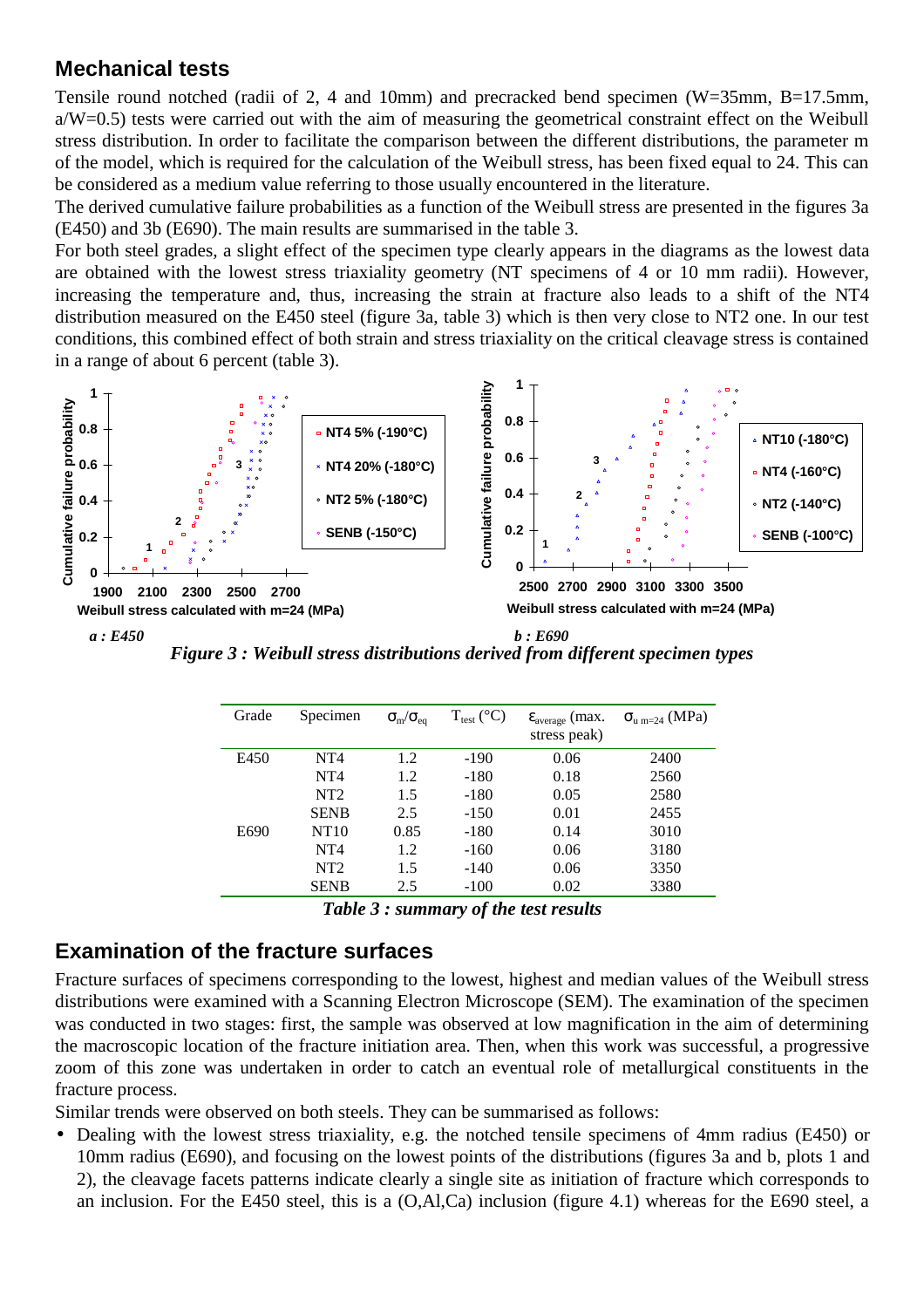(Ti,N) inclusion is detected (figure 5.1). Regarding the size of these inclusions, a decreasing trend is observed with an increase of the Weibull stress (figures 4.2 and 5.2 to be compared with 4.1 and 5.1).

• Moving to the upper part of these distributions or dealing with higher stress triaxiality specimens (NT2 or precracked bend specimens) does not conduct to the same observation. In general several cleavage facets seem to be involved in the initiation area instead of one single site as previously. When a specimen presents, however, such patterns, the river lines never point out a macro constituent like an inclusion as cleavage initiating component. At this scale of observation, no particular metallurgical feature is identified at the convergence point (figures 4.3 and 5.3). One could connect it to a carbide constituent although this hypothesis was not further investigated in the frame of this study.



*Figure 4: fracture surfaces of notched tensile specimens observed by SEM(E450). See the references in figure 3a*



*Figure 5: fracture surfaces of notched tensile specimens observed by SEM (E690). See the references in figure 3b*

## **Discussion**

### **Transferability of the parameters**

It has been seen that the Weibull distributions of the notched tensile specimens could be composed of two different cleavage mechanisms. Thus, the data corresponding to an inclusion initiated fracture have to be removed to obtain a consistent comparison of the results derived from the various specimen types. These new diagrams are presented in figure 6. Even if a better agreement is noticed between the sets, a slight effect of both constraint and strain on the model parameters is still remaining.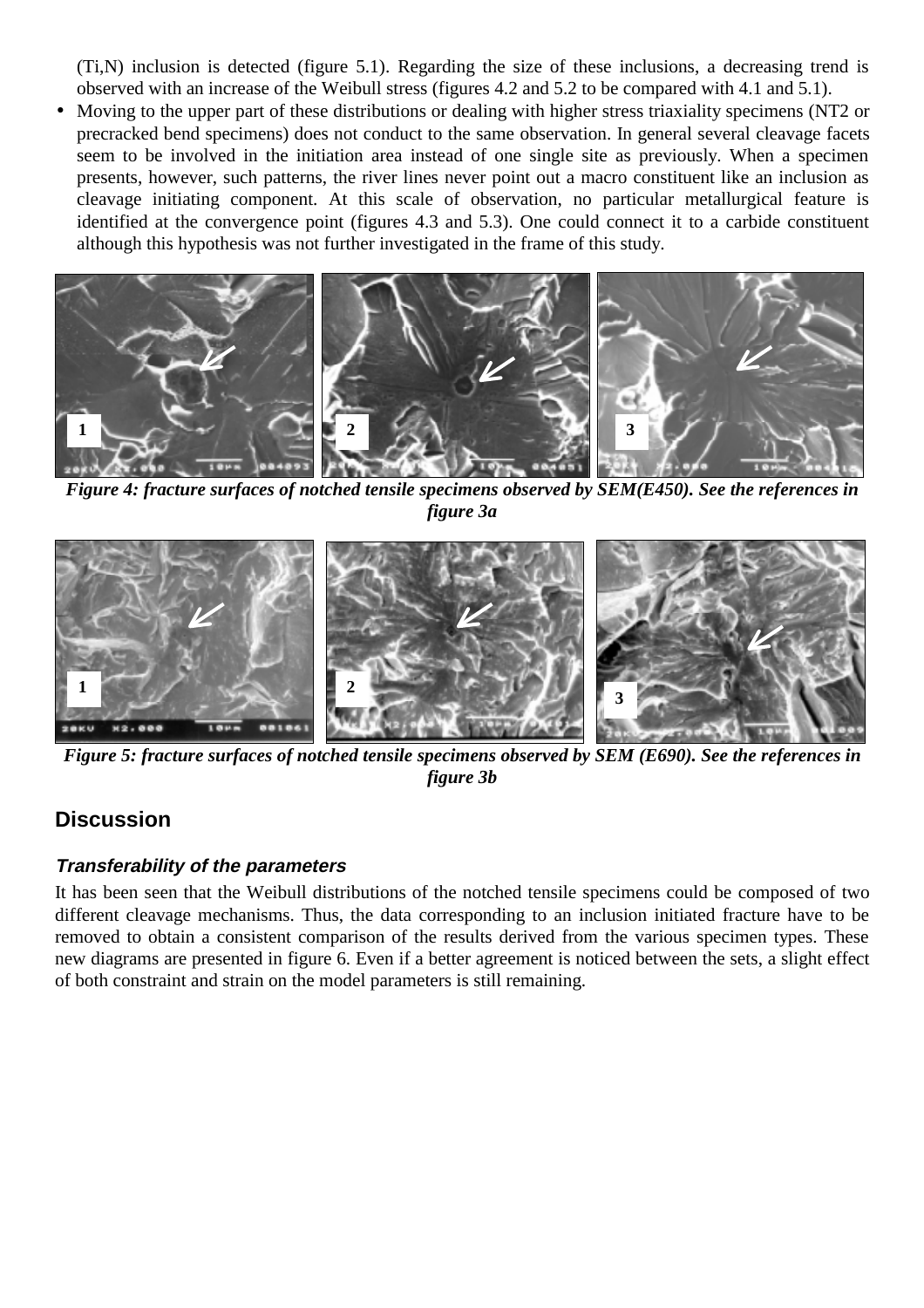

*Figure 6 : Weibull stress distributions derived from different specimen types. The plots corresponding to the inclusion mechanism are removed (to be compared with figure 3)*

#### **Modified cleavage criterion**

For both steels, a possible role of the inclusions in the cleavage process has been highlighted. This mechanism was only observed on notched tensile specimens which are characterised by a high stressed volume and a relatively low peak stress. It clearly highlights that the probability of finding an inclusion of sufficient size in the stressed zone is a controlling parameter of this mechanism. This scale effect must be therefore described by the cleavage criterion. This condition is verified in the Beremin model through the integration of the maximal principal stress over the plastic volume.

It has been also seen that, beside this inclusion initiation mechanism, cleavage fracture could be triggered by a second mechanism whose controlling microstructural feature is less easily defined. In order to describe the competition existing between these two mechanisms, a double Weibull distribution can be used as already suggested by [5]:

$$
P_f = 1 - \exp\left\{\int\limits_{\varepsilon > \varepsilon_{c_1}} \left(\frac{\sigma_I}{\sigma_{u1}}\right)^{m1} \frac{dV}{V_0} - \int\limits_{\varepsilon > \varepsilon_{c_2}} \left(\frac{\sigma_I}{\sigma_{u2}}\right)^{m2} \frac{dV}{V_0}\right\}
$$
(3)

In this relation, the first Weibull distribution (index 1) is assigned to the inclusion initiation mechanism and the second one (index 2) to the second mechanism. As proposed by [6], a critical plastic strain concept  $(\epsilon_c)$  is also added to the original Beremin model in order to take into account an eventual threshold in deformation for the nucleation of the micro-crack (crack of (Ti,N) inclusion for instance).

### **Determination of the parameters**

Following [1], the scatter parameter  $m_1$  of the model can be related to the size distribution of the inclusions. If it is assumed that the distribution of the largest ones is described by a curve given by  $\alpha.a^{-\beta}$ , then m=2β-2. Fitting this parameter on the experimental distributions leads to a raw determination of  $m_1$  equal to 5 in both cases. Regarding the second mechanism, the parameter  $m_2$  is maintained to the usual value used in the previous calculations, i.e. 24.

Dealing with the inclusion mechanism on the E450 steel, the level of the critical plastic strain is fixed to 0.005. It corresponds approximately to the minimum local strain (obtained from the numerical simulation) recorded at fracture in the vicinity of the (O,Al,Ca) inclusion (lowest plot of the NT4 distribution). Following the same methodology for the E690 steel leads to fix this critical level to a higher value of 0.015. This minimal value to break the (Ti,N) inclusions is consistent with the data reported in the literature [7]. Finally, based also on the data determined on a low alloy steel [6], a value of 0.005 is assigned to the critical plastic strain of the second mechanism which is assumed to be rather similar for both steels.

Then, the critical cleavage stresses  $\sigma_{u1}$  and  $\sigma_{u2}$  can be fitted on the experimental plots, corresponding to each mechanism, derived from notched tensile specimens tests, i.e. the lower part of the distribution for the inclusion mechanism and the median or upper part for the second mechanism. With the very low input value of m corresponding to the inclusion mechanism, a strong effect of the stressed volume is expected. A rapid increase of the failure probability is effectively obtained at low deformation (volume effect) and, as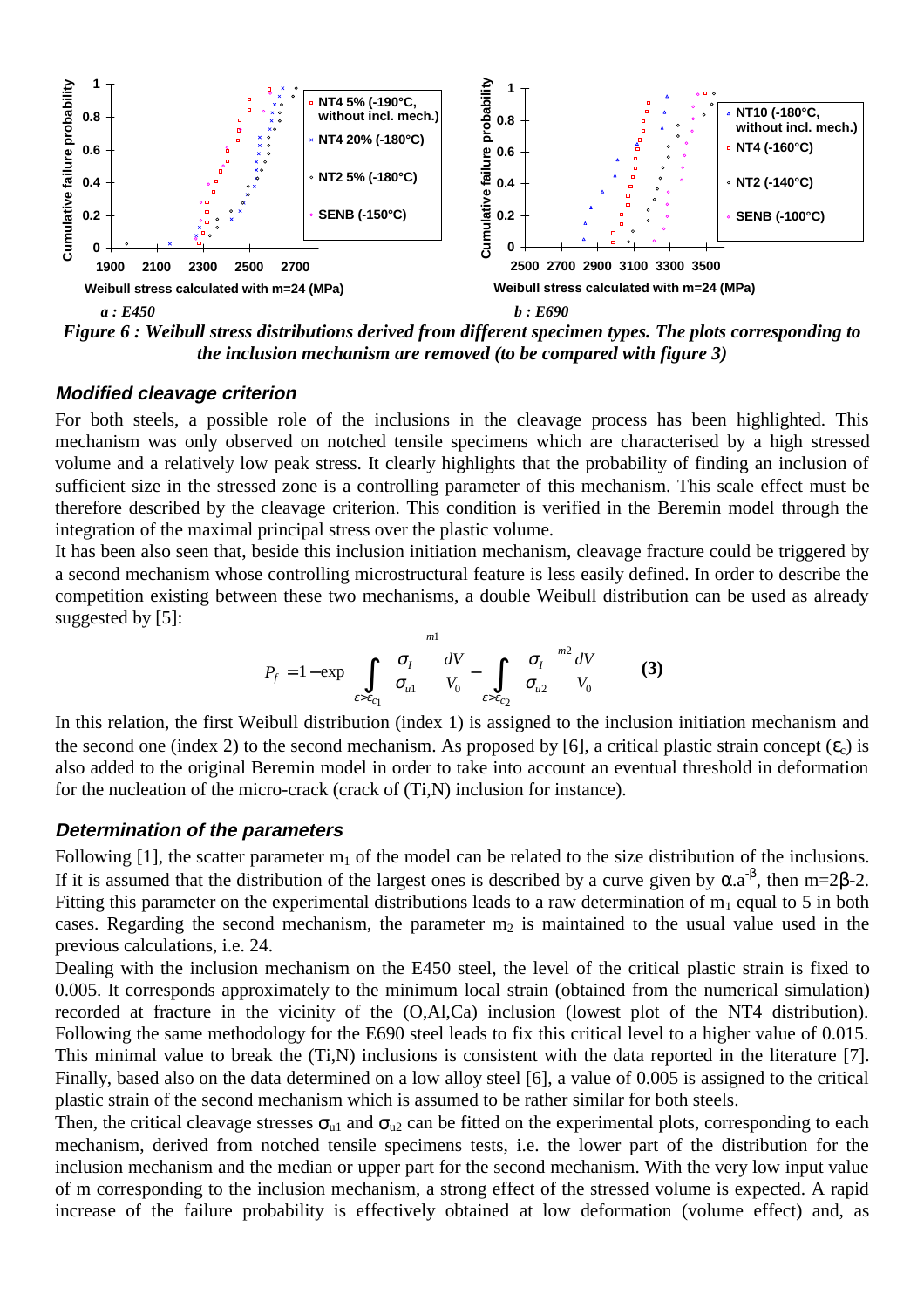predicted, this increasing trend is not continued with the subsequent increase of loading. Thus, as shown on the figure 7a and b, a higher probability of occurrence of the inclusion mechanism can be mainly expected at low deformation whereas a high level of loading (or stress) will promote the second mechanism.



*Figure 7: fitting of the model parameters on the notched tensile tests*

### **Predictions of the model on precracked specimens**

Using the same parameters, the model can be applied to any other specimen type. In the figure 8, it is shown that the predicted probability of occurrence of the inclusion mechanism is negligible with a precracked bend specimen whatever the level of loading. This situation is consistent with the experimental results. It can be understood by the poor combination of high stress and plastic volume above the critical strain.



*Figure 8: predicted and experimental failure probabilities corresponding to each mechanism for a precracked bend specimen*

# **Conclusions**

In this study, the cleavage fracture behaviour of two steel grades (E450 and E690) was investigated. The coupling of different fracture tests with fractographic observations has led to the following conclusions:

- two competitive cleavage mechanisms were observed. One of them is characterised by the role of inclusions in the initiating process. Due to the low density of the largest inclusions, this mechanism was triggered only when using specimens with a large process zone e.g. notched tensile specimens,
- in order to describe this competition, a modified Beremin model with a double Weibull distribution was applied to predict the failure behaviour of the two steel grades studied. Its ability to describe the main